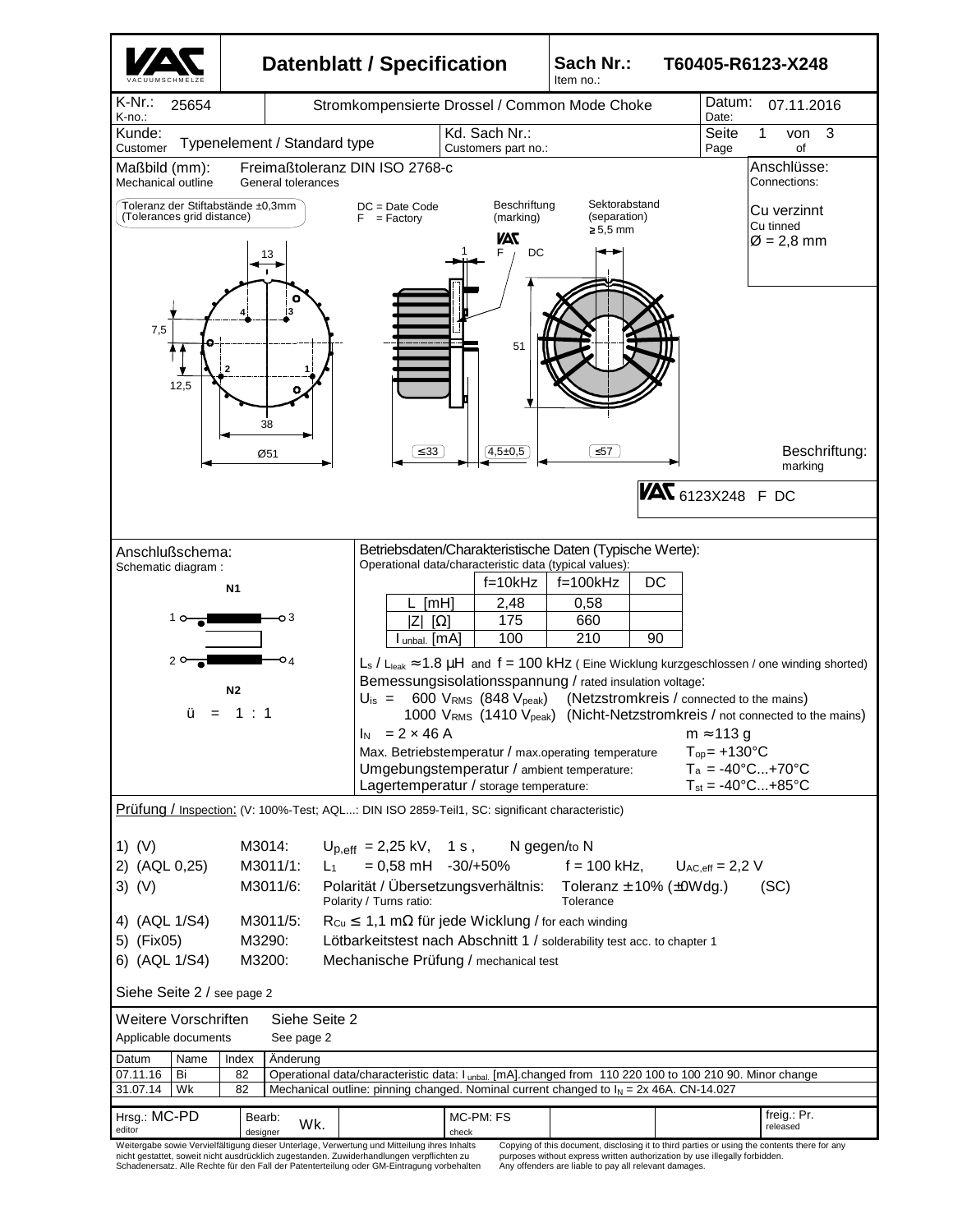|                                                                            |                                                                                                  |                                                   | Datenblatt / Specification                                                                                                                                                                                                               |    |                                                                                 | Sach Nr.:<br>Item no.:                                                                              | T60405-R6123-X248                                             |
|----------------------------------------------------------------------------|--------------------------------------------------------------------------------------------------|---------------------------------------------------|------------------------------------------------------------------------------------------------------------------------------------------------------------------------------------------------------------------------------------------|----|---------------------------------------------------------------------------------|-----------------------------------------------------------------------------------------------------|---------------------------------------------------------------|
| K-Nr.:<br>K-no∴                                                            | 25654                                                                                            |                                                   |                                                                                                                                                                                                                                          |    | Stromkompensierte Drossel / Common Mode Choke                                   |                                                                                                     | Datum:<br>07.11.2016<br>Date:                                 |
| Kunde:<br>Typenelement / Standard type<br>Customer                         |                                                                                                  |                                                   |                                                                                                                                                                                                                                          |    | Kd. Sach Nr.:                                                                   |                                                                                                     | Seite<br>3<br>2<br>von                                        |
| Typprüfung / Type test :                                                   |                                                                                                  |                                                   |                                                                                                                                                                                                                                          |    | Customers part no.:                                                             |                                                                                                     | Page<br>of                                                    |
| 1) M3064:<br>2) M3014:                                                     | 3 pulses in a cycle of<br>$U_{P,eff} = 2,25$ kV,                                                 | Einstellwerte / Settings:<br>3 Impulse im Abstand | Stoßspannungsprüfung / surge voltage test: N gegen/to N<br>$t = 1s$<br>$t = 5$ s,<br>Messungen nach Temperaturangleich der Prüflinge an Raumtemperatur<br>Measurements after temperature balance of the test samples at room temperature |    | 1,2 µs / 50 µs Kurvenform (waveform),<br>with changing polarity<br>N gegen/to N | mit wechselnder Polarität                                                                           | $Up_{\text{.peak}} = 6.0 \text{ kV}$                          |
| Weitere Vorschriften:<br>Applicable documents:<br>Parameter / Parameters:: |                                                                                                  |                                                   | Konstruiert, gefertigt und geprüft nach EN 50178 und erfüllt die Vorschriften.                                                                                                                                                           |    |                                                                                 | Constructed, manufactured and tested in accordance with EN 50178 and agrees with the standards.     |                                                               |
|                                                                            | N gegen/to N<br>Basisisolation / Basic insulation:<br>a) Netzstromkreis / connected to the mains |                                                   |                                                                                                                                                                                                                                          |    |                                                                                 | Verschmutzungsgrad 2 / pollution degree 2                                                           |                                                               |
|                                                                            |                                                                                                  |                                                   | Uberspannungskategorie / overvoltage category:                                                                                                                                                                                           |    |                                                                                 | Ш                                                                                                   |                                                               |
|                                                                            |                                                                                                  |                                                   | Bemessungsisolationsspannung / rated insulation voltage:<br>$Up_{eff}/U_{P,RMS} \geq 1,65$ kV                                                                                                                                            |    |                                                                                 | $U_{\text{is,eff}}$ / $U_{\text{is,RMS}} = 600 \text{ V}$ (848 $V_{\text{peak}}$ )                  |                                                               |
|                                                                            | Prüfspannung / test voltage:                                                                     | Stoßspanng. / surge volt.age:                     | $U_{P,max} / U_{P,peak} \ge 6.0$ kV                                                                                                                                                                                                      |    |                                                                                 | Kurvenform (waveform):                                                                              | 1,2 $\mu$ s / 50 $\mu$ s                                      |
|                                                                            |                                                                                                  | Kriechstrecke / creepage:                         |                                                                                                                                                                                                                                          |    |                                                                                 | N gegen/to $N \geq 5,5$ (3,0) mm Isolierstoffklasse 1<br>Insulation material group 1                | (auf Bodenplatte)                                             |
|                                                                            |                                                                                                  |                                                   |                                                                                                                                                                                                                                          | ≥. |                                                                                 |                                                                                                     |                                                               |
|                                                                            |                                                                                                  |                                                   |                                                                                                                                                                                                                                          |    |                                                                                 | 5,5 (3,0) mm Isolierstoffklasse 1                                                                   | (on base plate)<br>(auf Kern)                                 |
|                                                                            | Luftstrecke / clearance:                                                                         |                                                   | N gegen/to $N \geq 5,5$ mm                                                                                                                                                                                                               |    |                                                                                 | Insulation material group 1                                                                         | (on core)                                                     |
| b)                                                                         |                                                                                                  |                                                   | Nicht-Netzstromkreis / not connected to the mains                                                                                                                                                                                        |    |                                                                                 |                                                                                                     |                                                               |
|                                                                            |                                                                                                  |                                                   | Überspannungskategorie / overvoltage category:                                                                                                                                                                                           |    |                                                                                 | Ш                                                                                                   |                                                               |
|                                                                            |                                                                                                  |                                                   | Bemessungsisolationsspannung / rated insulation voltage:                                                                                                                                                                                 |    |                                                                                 | $U_{\text{is,eff}}$ / $U_{\text{is,RMS}} = 1000 \text{ V}$ (1410 $V_{\text{peak}}$ )                |                                                               |
|                                                                            | Prüfspannung / test voltage:                                                                     |                                                   | $Up_{eff}/U_{P,RMS} \geq 2,25$ kV<br>Stoßspanng. / surge volt.age: U <sub>P,max</sub> / U <sub>P,peak</sub> ≥ 6,0 kV                                                                                                                     |    |                                                                                 | Kurvenform (waveform):                                                                              | 1,2 $\mu$ s / 50 $\mu$ s                                      |
|                                                                            | Kriechstrecke / creepage:                                                                        |                                                   |                                                                                                                                                                                                                                          |    |                                                                                 | N gegen/to $N \geq 5,5$ (5,0) mm Isolierstoffklasse 1<br>Insulation material group 1                | (auf Bodenplatte)<br>(on base plate)                          |
|                                                                            |                                                                                                  |                                                   |                                                                                                                                                                                                                                          |    |                                                                                 | $\geq$ 5,5 (5,0) mm Isolierstoffklasse 1<br>Insulation material group 1                             | (auf Kern)<br>(on core)                                       |
|                                                                            | Luftstrecke / clearance:                                                                         |                                                   | N gegen/to $N \geq 5,5$ mm                                                                                                                                                                                                               |    |                                                                                 |                                                                                                     |                                                               |
|                                                                            |                                                                                                  |                                                   | Design: Isoliersystem gemäß UL 1446 / insulation system compliant to UL 1446:                                                                                                                                                            |    |                                                                                 | Bauelement-Träger, Draht und Isoliermaterialien / component fixture, wire and insulation materials: | File No.: E329745, 130°C (class B)<br>UL-gelistet / UL-listed |
| Hrsg.: MC-PD                                                               | Bearb:                                                                                           | Wk.                                               |                                                                                                                                                                                                                                          |    | MC-PM: FS                                                                       |                                                                                                     | freig.: Pr.<br>released                                       |